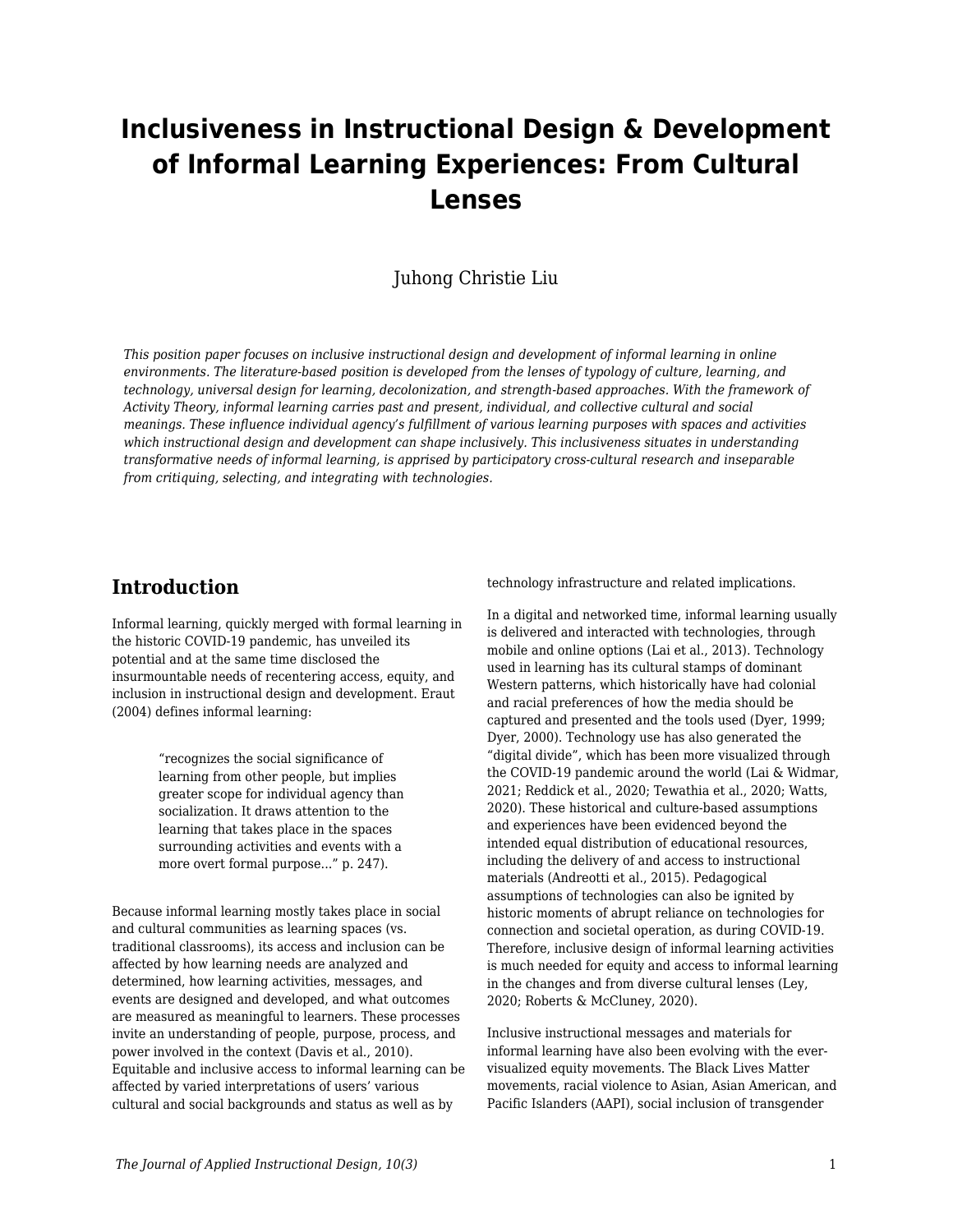people, sustainability of indigenous cultures, and other social economic and identity issues have unveiled much of previously hidden culture-based areas that have been influencing learning outside of traditional classrooms. For instance, synchronous online communication with audio, video, and text options, used to be assumed with more connectivity offering, have been found to impose a more subtle and intense impact on the social identity of people with darker skin tones (Roberts & McCluney, 2020). Social media has been used by both sides in the Black Lives Matter and AAPI anti-racism movement (Robert, 2021; Wang, 2021). These historic moments and media footprints provide digital artifacts and educational resources. More importantly, how these content and tools can be used in informal and formal learning urges inclusive instructional design with the proper understanding of cultural and historical contexts.

# **Theories, Approaches, and Framework**

What are fundamental factors that define inclusive instructional design for informal learning? According to Carliner (2012, 2013), informal learning is driven by the learner and relates to: *How* to participate in the process and to interpret the outcome, *Wher*e in terms of virtual and physical learning space and location, and *What* in terms of choosing instructional or training content. Depending on workplace training or self-motivated lifelong learning, informal learners may or may not be conscious of interaction with instruction but are implicitly or explicitly affected by their workplace or community cultures. Therefore, inclusive instructional design in informal learning should incorporate a process to understand the cultures and values of informal learners (Baumgartner, 2020; Berg & Chyung, 2008; Ley, 2020).

This culture-situated understanding lays the groundwork for designing and developing other components of informal learning activities. Instructional design usually involves outcome-aligned content of instruction, instructors and learners, delivery of media and messages, and the community. Within the community, learners interact with instruction through proper delivery methods, communication, collaboration, reflection, and interpret the outcomes and perform applications in contexts. These are the components and processes of the Activity Theory (AT), which was initially implemented in instruction and programming for medical diagnosis (Engeström, 2001a, 2001b). In an informal learning system, AT can be used as a framework for:

- human individual agency as content experts and learners (Subjects),
- $\bullet$  instruction or training message development and delivery in various formats of text, images, audio,

and video with or without human instructors (Media, Tools, and Mediated Artifacts),

- process and space to fulfill the outcomes (Community, Rules, and Division of Labor).
- artifacts and effects resulted from the informal learning (Objects, Outcome)

AT acknowledges that there are cultural and historical implications to the activities by subjects and how objects generated. Engeström (2001b) states the inclusiveness with the term "multivoicedness of activity", which means taking into consideration the diverse perspectives from patients, patients' relatives, and medical personnel involved in the program and instruction. These not only include the cultural backgrounds of the personnel, but also the organizational culture where the program takes place if it's workplace-based or organized informal learning.

#### Figure 1

Inclusive Instructional Design Framework (Liu, 2018). Used with Permission.



Picture of Activity Theory Framework to Promote Inclusive Design

As shown in Figure 1, the core components of the Activity Theory (AT) play fundamental roles in learning environment design. "Building a learning environment from an activity system perspective respects the core value of human interactivity as individuals as well as a community. More importantly, an activity system contextualizes the activities in a learning environment with the means, including tools, artifacts, rules, and roles that lead to and result in object and outcome" (Liu, 2018, p. 3). According to AT, *object* and *outcome* are embodiments of not only cognitive accomplishments but also affective fulfillment with the sense of belonging, especially for diverse populations in informal learning and workforce development (Dewsbury & Brame, 2019; Eraut, 2004). In inclusive and culturally sensitive instructional design practices, these *objects* and *outcomes* of learning are contextualized in the history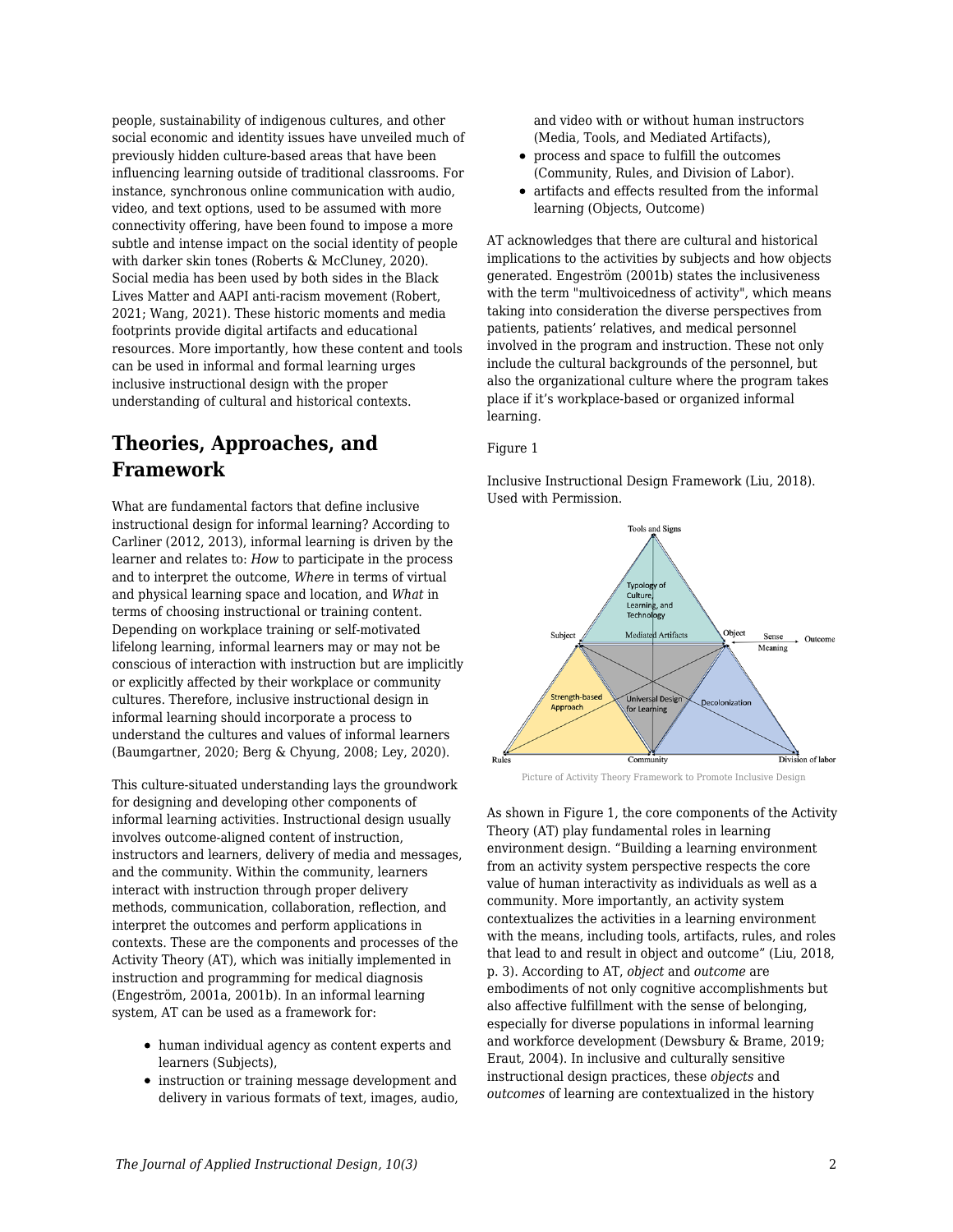and cultural background of learners and the broader life, career, and community.

Subjects in the informal learning environment include content experts and those having more or advanced knowledge and experiences in a subject area. More important in informal learning, Subjects are learners not in the traditional brick-and-mortar classrooms, instead, the non-traditional college-age students detached from dedicated campus life (Eraut, 2004; Rooij, 2012). Each of these Subjects is an individual who brings with her/him the cultural and historical background of race, gender, age, ethnicity, belief, and social-economic status. These may or may not be directly related to the to-be-learned subject content, but will affect the use of tools, signs, and artifacts for learning, and expressions in instruction, discussion, feedback, and interpretation, which are important dialogues in formal and informal learning. For example, a nursing practitioner learning a telemedicine system may not feel comfortable with the trainings through video conferencing calls because of cultural beliefs. A first-year adult English language learner may need additional explanations of jargons or terminologies in the workplace training materials. These scenarios, situated in each respective cultural setting, affect how Subjects approach informal learning (Benson, 2018; Benson et al., 2008).

Media and messages in instructional design involve Tools and Signs and Mediated Artifacts. These are closely associated with the equity aspects of educational technology, hence the online informal learning space. Garcia and Lee (2020) affirm that understanding and combating the equity issues in student achievement should be the foundation of inclusive use of educational technology. Educational technologies have their functions, mostly inherited with historical euro-central and colonial intentions incorporated through manufacture and design. The inclusive use of these technologies and media also needs to be untethered from the once-popular assumption of technology as the panacea for educational effectiveness. To fulfill the educational technology potentials inclusively, there is much to be investigated in the social and cultural realms. Critiquing and selecting media for message formation and delivery matter for inclusiveness.

In cultures of various disciplines, tools and artifacts may also be prone to or prevent students from demonstrating their learning. "Current technologies available to distance education and e-learning environments have the potential to support accessible education congruent with nonwestern pedagogical approaches and social justice aims to serve marginalized populations" (Kovach et al., 2008, p. 1). Greenfield (2009) has compared the visual cognitive aspects of video games and other types of media for informal training and education. The case-based

comparison has concluded, "Every medium has its strengths and weaknesses; every medium develops some cognitive skills at the expense of others" (Greenfield, 2009, p. 71). While non-traditional space and methods adapted for teaching and learning with informal space in COVID, inclusion and equity of these applications expect further exploration (Colleen, 2020; Ray, 2020).

Community for informal learning is situated in nontraditional classroom settings and close to the working and physical, intellectual, or virtual proximity of learners. Workplace, community centers, museums, and homes can be the physical space of informal learning; whereas networked and mobile devices provide virtual space. In these community settings, formulating meaningful and inclusive relationships with the understanding of cultural backgrounds is the essence (Arbour-Nicitopoulos et al., 2018; Rooij, 2012). Supporting individuals, responsively, with recognizing their strengths, interest, passions, and capabilities with the wholeness of resource provision can lay the paths to success from the Community perspective. These include understanding the flexibility of resources for informal learners, helping these learners understand potential barriers, and supporting their re-orienting with ownership to overcome the barriers (Gardner & Toope, 2011; Kahn, 2018; Raisinghani, 2019; Staron, 2011). These strength-based approaches will engage learners with the media and methods of their choices to express their learning, which usually can result in interdisciplinary and intercultural expressions and applications of outcomes (Kahn, 2018).

As an ecosystem for informal learning co-habiting with learners living' and social interaction spaces, Community can only be effective when respecting and scaffolding learners with all abilities. Compliance of accessibility guidelines situates in culture-specific communities with implementation of Universal Design for Learning (UDL) principles (Burgstahler, 2018; Estes et al., 2020). Accessibility is also accompanied by the primary concern of access, which means to lower educational cost and barriers with reliable and accessible open educational resources (OER) (Liu & Johnson, 2020). Along with emerging technologies and discovered UDL practices, applicable strategies are continually explored, synthesized, proposed, and implemented for accessible and inclusive instructional design and development for online learning environments (Liu, 2018; Lowenthal et al., 2020).

To be able to set up these inclusive communities for informal learners, enabling new patterns of Rules and Division of Labors in the learning environment with AT is crucial. These will require instructional designs to understand the culture and context of stakeholders (Subramony, 2017). The historical colonial roots in education invite instructional designs to take an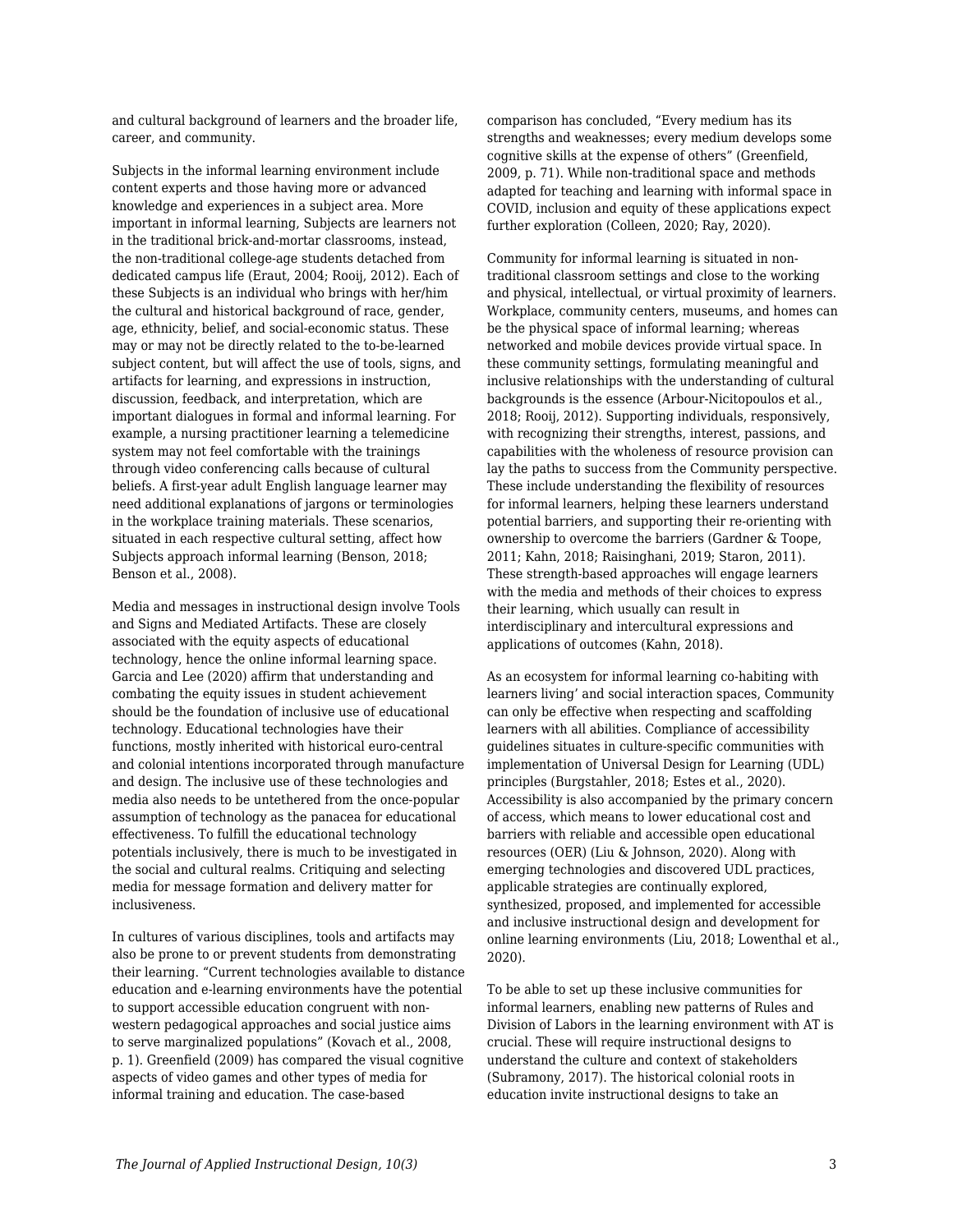informed, critical, and reflective process-oriented approach to inclusivity. The evolving decolonization dialogues will connect instructional design process with the "recognition of epistemological dominance tied to systemic analyses that highlight the historical, discursive, and affective dynamics that ground hegemonic and ethnocentric practices….This interruption entails transforming the way power and resources are accumulated by current beneficiaries, to make space for difference and for the redistribution of resources, opportunities, and symbolic value" (Andreotti et al., 2015, p. 26). The understanding of decolonization needs to encompass stakeholders beyond power dynamics to encourage organizational changes and inclusive talent development, and to enable effective inclusion in the implementation of instructional design in communities with the right rules and division of labor for informal learning (Borg, 2018; Staron, 2011).

# **Inclusiveness in Instructional Design and Development**

Instructional design and development apply cognitive science with technologies and tools in diverse cultural contexts. Instructional design practices can carry cultural stamps and shape culture (Benson, 2018; Bradshaw, 2018). "Approaches to instructional design not only reflect differing world views, but they consist of values, ideologies, and images that involve inclusions and exclusions that act in the interests of particular cultural, class, and gendered groups…as cultural artifacts, computers, software, and instructional design influence the dynamic work of cultural reproduction and transformation" (Henderson, 1996, p. 87). Needs are emerging in curriculum transformation to overcome cultural barriers in teaching and learning and make education culturally responsive for the ever-evolving multicultural diverse learner populations (Chen, 2007; Higbee et al., 2010; Raisinghani, 2019).

With the rising needs from workplace and non-school settings, inclusive informal learning is to be designed and developed to sustain lifelong learning for human life goal achievement and personal fulfillment (Arbour-Nicitopoulos et al., 2018; Berg & Chyung, 2008; Carliner, 2013; Jin et al., 2019; Straub, 2009). To provide an inclusive learning experience with equity and inclusion in mind and as a knowledge base, instructional design can be most effective when understanding the social and cultural contexts of these learners and adopting the appropriate awareness, conceptualization, and actions in design and development (Bradshaw, 2018; Garcia & Lee, 2020; John & Sutherland, 2005; Ley, 2020). With these integrations, instructional design practices and directions can drive inclusiveness in changes of curriculum and training, analyses of learners and their learning needs,

and processes of learning fulfillment with the right cultural settings.

#### **Changes of Curriculum Culture and Instructional Design Inclusiveness**

Changes in curriculum culture for formal and informal learning are evolving. This includes conducting selfreflection and self-criticism of euro-centralism, acknowledging bias and privilege, revisiting and revising curriculum that carries cultural misconceptions of Western dominant pedagogies, and ensuring voices of the marginalized and underrepresented population are heard and recentered. Twyman-Ghoshal and Lacorazza (2021) argued that "antiracist teaching is about changing a culture that maintains a system of oppression and upholds disparities in education, health care, criminal justice, politics, science, and business". Inclusion and equity strived by these changes require "to understand which learning behaviors are based on deeply entrenched cultural values that should not be challenged and which behaviors are more superficial practices that can be challenged for the sake of promoting learning" (Parrish & Linder-VanBerschot, 2010, p. 10). With these calls for changes, multicultural instructional design, transculturally responsive education, critical pedagogy, and digital critical pedagogy based on critical race theories need to be the training and reflective foundations for inclusive instructional design and development (Bradshaw, 2018; Campbell et al., 2009; Higbee et al., 2010). Actionable examples can include, systemic conceptualization for instructional design professional development with content on culturally responsive and critical pedagogies for epistemological transformation; decolonization for equity in technologies, resources, infrastructure; legislature and compliance information, and an understanding of applying strength-based approaches in real-world workplace and informal learning settings (Andreotti, Stein, Ahenakew, & Hunt, 2015; Gray & Kabadaki, 2005; McLoughlin, 1999; Morong & DesBiens, 2016; Smith & Ayers, 2006).

Curriculum changes can center or recenter marginalized groups with interdisciplinary and culture-oriented programs and redistribute instructional resources (Andreotti et al., 2015). Culturally inclusive curriculum changes can provide informal learning that relates to all learners to integrate science and humanity curricular with cultural base, that transforms career paths for marginalized and underrepresented populations, and raise awareness of and develop conceptualization for changes (Arora et al., 2020; Banks, 2001; Baynes, 2016; Borg, 2018; Metaxa-Kakavouli et al., 2018; Scheiner-Fisher, 2012; Staikidis & Morris, 2019; Yeboah, 2018). These changes may also affect identity formation for informal learners (Greenhow & Robelia, 2009). These will also require insights and expertise from multiple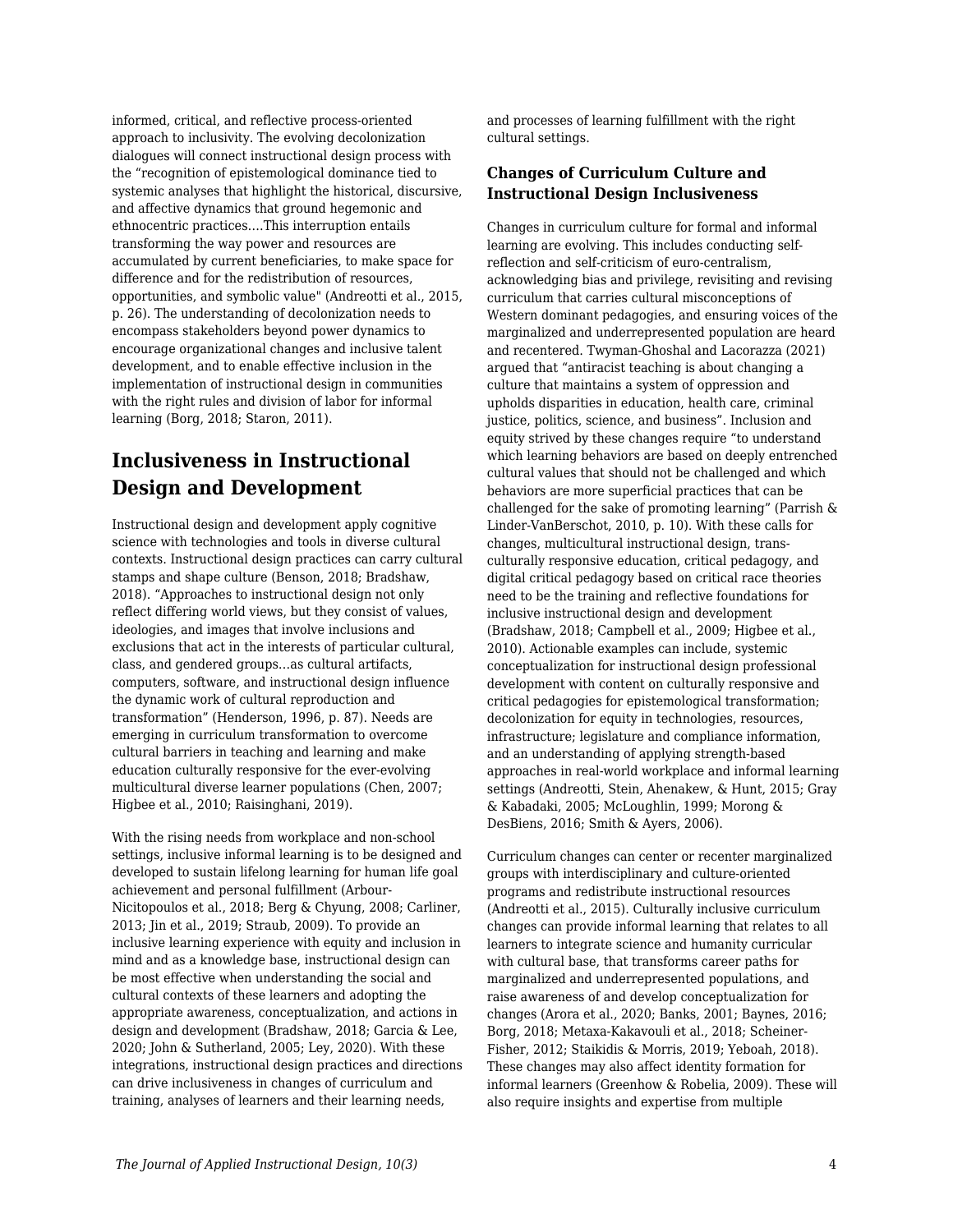disciplines for inclusive curricular, courses, or training programs. Therefore, instructional design and development for these novel programs and courses will need professionals and relevant stakeholders to have a shared understanding of these cultural settings.

# **Understanding Learners' Values, History, and Culture with Culturally Situated Research**

Analyses have been fundamental to instructional design in developing a thorough understanding of needs, learners, and instructional tasks (Branch & Kopcha, 2014; Larson & Lockee, 2019; Merrill, 2012). The history of the instructional design and development fields has unveiled, "not making explicit connections between IDT benchmarks and the broader social context is nothing short of mis-educative" (Bradshaw, 2018, p. 342). Understanding the culture and history with culturalsituated participatory research can lay a cognizance foundation and context for inclusive and accessible instructional design and development (Benson, 2018; Burgstahler, 2018; Henderson, 1996; Higbee et al., 2010).

Culturally orientated participatory research places instructional design as a disruptive analysis that transforms the views from the pre-existing colonial, racial, and socially patterned assumptions. The analyses will situate instructional design in the mindset of learners in their cultural settings. The Culture here is defined as:

> "...multiple types of cultures, including cultures based on demographic characteristics such as race, gender, ethnicity, nationality, and social class, as well as organizational cultures, group cultures, learning environment cultures, etc. Further, the definitions acknowledge that individuals can belong to multiple cultures, sharing the characteristics of each culture to a certain degree." (Benson, 2018, p. 329).

Multiple dimensions of cultural differences can affect learning (Parrish & Linder-VanBerschot, 2010). These dimensions are reflected in the social relationship of "equality and authority, individualism and collectivism, and nurture and challenge, epistemological beliefs, stability, reasoning and causality, and in the temporal perception of time" (Parrish & Linder-VanBerschot, 2010, p. 10). The understanding of these dimensions needs cultural-situated participatory research as instructional design analysis so that scholars and practitioners can

critically and inclusively analyze the learners, their needs, learning process in the power dynamics, from social justice perspectives (Bazzul & Carter, 2017; Davis et al., 2010). Then the disruptive and equity-oriented power understanding will ensure inclusive access to equipment, facility, resources, and technology that support and enable teaching and learning (Andreotti et al., 2015).

Cultural-situated analyses, and equity in resources and material distribution are just part of inclusiveness. Instructional design that is based on the strengths, values, interests, passions, and abilities can make informal learning a belonging journey, to begin with, continue, and conclude with the sense of engagement and success. Because of the integration of strength-based approaches in nurturing the learning interest of students with special needs, Robert with Tourette's Syndrome can become a knowledgeable librarian on research topics from anthropology to genetic engineering, with *stories and plays to explain science visually to him*. Alice with Pervasive Developmental Disorders can use *drawing and designing maps* to demonstrate her interest in astronomy and using songs to show her chemistry learning achievement (Kahn, 2018). Strength-based instructional design can situate learners with their life experience. Gray and Kabadaki (2005) have experimented to use life stories to connect older adults to set up their learning community. Using dramatic vignettes, they have also provided scaffolding to help these older adult learners express concerns or previously encountered issues in learning. Conducting participatory cultural-situated research, with these learners in their workplace or relevant learning settings over time, is fundamental to proper analyses of their needs, purposes, and process of learning, and highlight learners' strengths for their cultural-situated learning journeys.

# **Universal Design Principles as the Cornerstone for Inclusive Instructional Design**

The metaphor of opening or slamming doors can be critical in instructional design for both physical and virtual learning settings for informal learners. To implement UDL for online learners, Burgstahler (2015a, 2018) proposed guidance for making course-level and program-level accessibility, including navigation, predictability, keyboard friendliness, enough time, and alternatives of different media formats. Lowenthal, et al. (2020) compared representative guidelines of accessibility compliance for online learning environments and provided practical strategies on making text, images, audio, and video accessibility for online learners.

In the COVID-19 pandemic, online learning became pivotal for both formal and informal learning with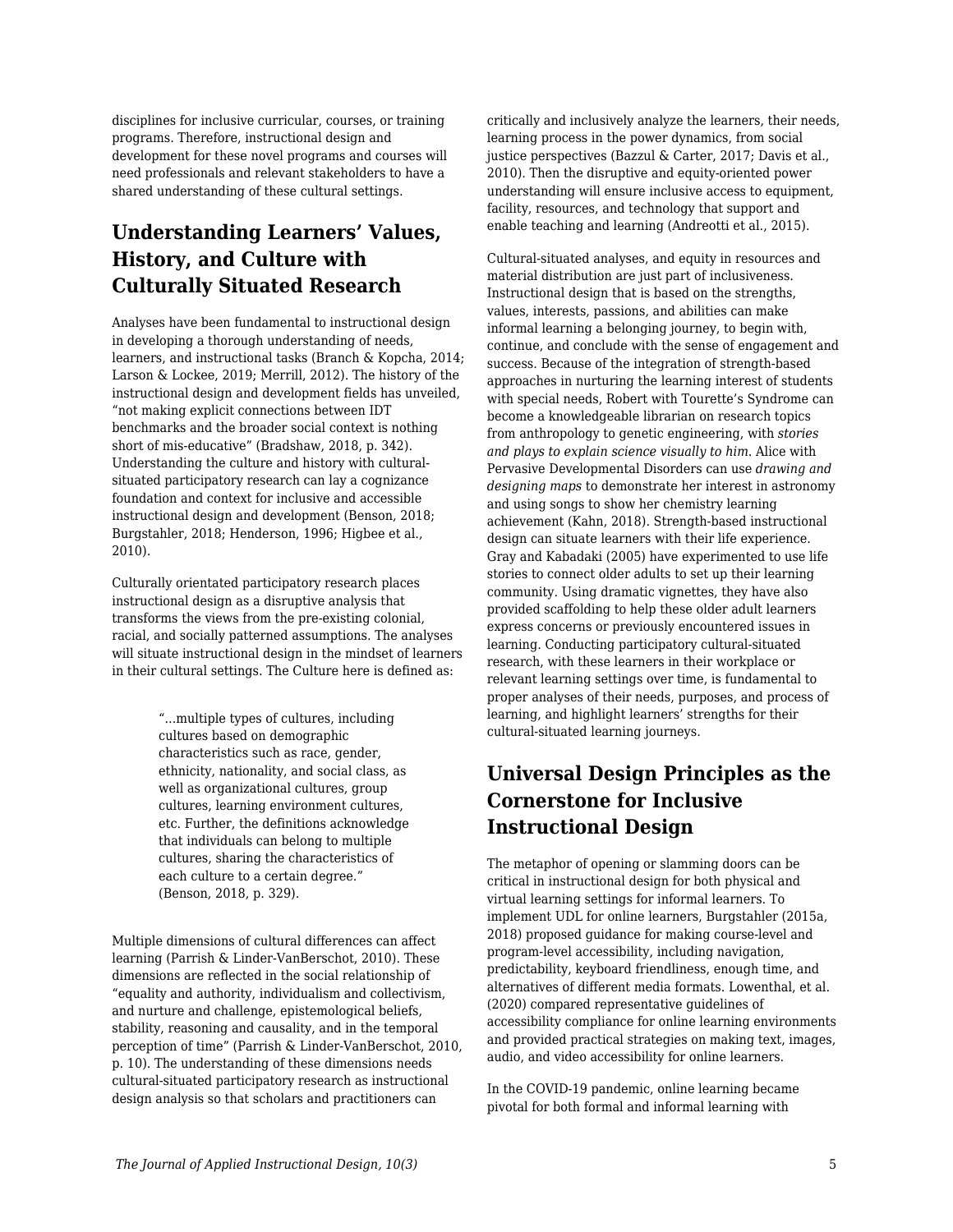reliance on the online environment and mobile apps, although the fundamental difference between this emergency remote and real online learning was identified (Green, 2020; Hodges et al., 2020). This historic switch to online mode, however, disclosed so much about inclusiveness for instructional design. Finding low-tech solutions and being creative in instructional design and teaching also indicated intentions to make learning accessible. Providing high contrast text with background and making shortened and explicit course content descriptions were just some basic steps to make the course accessible and inclusive. This was also enhanced by making content downloadable to not be hindered with slower internet speeds. The experience of teaching and learning with video content taught instructors and instructional designers to make it more effective through the use of microlearning, embedding questions to engage students, and manage the content delivery with a clean and clear timeline (Moore, 2020). In addition to the close captioning of video, transcripts and live captioning for video conferencing recordings saw rising uses and attention, even though there is still much to be expected (Greta, 2020).

Since informal learning has been taking place in both physical and online settings, the conceptualization and guiding principles need to encompass accessibility of physical space for informal learning as well (Berg & Chyung, 2008; Ley, 2020). In the design of physical nonclassroom settings for informal learning, Burgstahler (2015) provided principles in educational settings with a primary focus on accessibility and inclusion for learners with all abilities.

#### **Inclusiveness in Informal Learning Environment Development**

Informal learning can occur anywhere. In the workplace, museums, homes, community centers, and parks, with online or mobile instructional materials. Design of these spaces with inclusion, accessibility and equity in mind is crucial for access and is novel and in need of creativity and interdisciplinary exploration. For example, physics instruction and learning are not restricted to a physics lab on a traditional school or college campus. Bülbül (2018) presents details and procedural description for converting an office space into an accessible physics lab. The design includes the JAWs text-to-speech screen reader, Braille labeling of the facility, and protection of learners from hard surfaces with soft material covers. Informal learning design like this is emerging to gradually fix the "ramp vs. stairs" scenario and enhance learners' access to informal learning in-person and online (Burgstahler, 2015a, 2015b).

Inclusive instructional design can also be expressed through lower costs for broader access such as open educational resources (OER) and low-cost laboratory kits. Liu and Johnson (2020) investigated instructional design and development of accessible low-cost OER to reach learners online in non-traditional classroom settings. Vutukuru (2020), an instructor from Boston college, has shared an inclusive lab-based learning scenario of "a lab kit containing all the essential components for the labs and shipped the students, wherever they were in the world."

For gender equity, Daniel (2013) proposes a Gender-Integrated Design framework to support designers to be able to see the proxemics, feel the ergonomics, and make sense of space through participatory research of status and identity. Metaxa-Kakavouli et al. (2018) compared student learning and perception of two computer science courses with identical content, but with different web interface designs. For example, one course was designed with gender-neutral themes; whereas another with masculine themes. The study results indicated that female students felt less "ambient belonging" with the masculine-themed course site. The researchers provide suggestions for developing gender-neutral online interface design.

Mobile applications using inclusive design are also essential to informal learning. For example, Gray and Kabadaki (2005) conducted a study of mobile app development for older adults for pursuing personal fulfillment with informal learning. Their study results recommended mobile apps use self-paced learning, deliver chunked segments of content, and have lower need for assistance and offer features that encourage interpersonal and intergenerational collaboration and communications. Online learning environments present more flexibility in study location, time, and pace. Informal learning can take place with learner-driven connection and communication through social media/networking sites, in combination with formally or informally developed instruction or training materials. These can possibly pose challenges and opportunities for informal learning where instructional design can leverage an inclusive lens on the context and technology affordances.

#### **Inclusiveness in Instructional Design Implementation**

Inclusive instructional design sets the framework for equity and belonging in learning experiences. The development of instructional content and the actual instruction will further gear the results of inclusiveness in its implementation. Inclusive design and development take place in contextualized settings with varied infrastructure and organizational culture of educational technologies. These technological and organizational cultures, with subjectively assumed affordances, have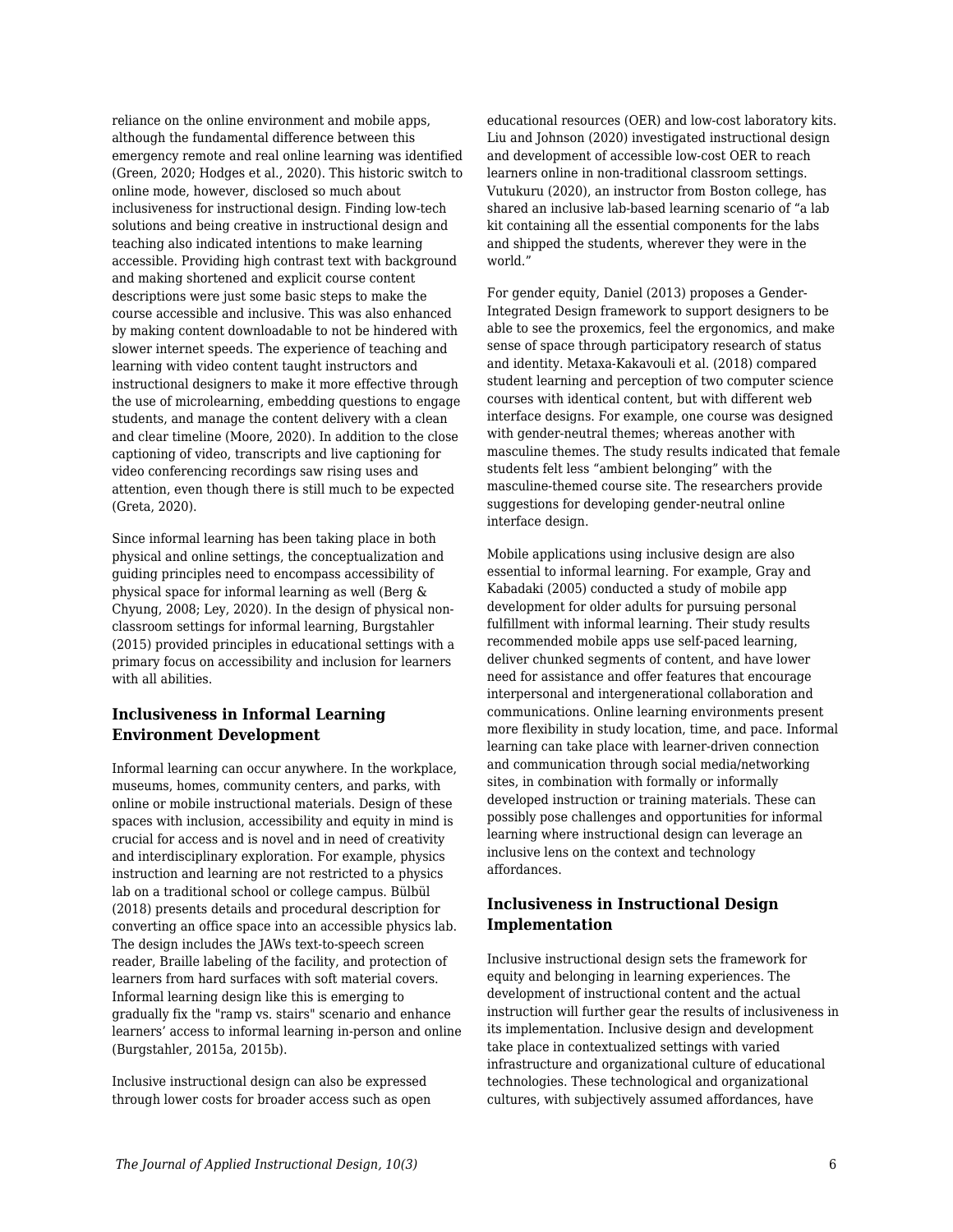historically had colonial and biased preferences of how the media should be captured and presented (Andreotti et al., 2015; Dyer, 1999; Dyer, 2000). Thus, equity and inclusion can best be understood through the social and cultural contexts of the application and learners to make respective adjustments (Garcia & Lee, 2020; John & Sutherland, 2005).

Inclusive instructional design can be sustainably implemented with the considerations of inclusive learning space, in-person or virtual (Berman, 2020; Yeh et al., 2020). Arbour-Nicitopoulos et al.(2018) conducted a scoping review of literature on out-of-school physical activities for children with disabilities, and provided recommendations for in-person informal learning settings. Relevant to an online environment, these recommendations include, "low-technology adaptations to provide additional support and stability" (Arbour-Nicitopoulos et al. 2018, p.127). An online self-paced training for wellness assistants and caregivers for persons with disabilities can adapt UDL principles in a minimalistic design with Amazon Polly embedded in a WordPress site to allow mobile access with screen readers for informal learning (https://inclusivewellness.org/training).

The implementation of inclusive instructional design in informal learning can also be provided in professional development (PD). After conducting a systematic review of literature on PD for inclusive education, Waitoller and Artiles (2013) recommend PD "on the intersections of disability with other markers of difference and educational equity." The incorporation of a culturally inclusive PD for instructional design professionals and stakeholders increases the awareness that access is not neutral and that human relations in a technologymediated learning environment need to be recentered. Critical technological literacy needs to be developed "for disrupting and dismantling structures that uphold inequality while inventing new tools that sustain a more equitable and humanizing world" (Garcia & Lee, 2020, p. 255).

In essence, the inclusiveness of instructional design in online environments requires a culturally oriented examination of the assumptions that a technology's infrastructure may afford to learners of diverse backgrounds and needs. For example, video conferencing has been assumed to support and enhance connectivity for online learning. However, Roberts and McCluney (2020) indicate that the COVID-19:

> "...work from home arrangements often require people to (virtually) invite coworkers, clients, physicians, students, and professors into their homes, which undermines their ability to exercise

agency and control over how they present their identities. Videoconferencing has transformed formerly safe, private spaces for authentic cultural expression into focal points of the public gaze.".

These experiences confirm how online environments can shape perceived identity positively or negatively. These also provide a profound reflective basis for implementing inclusive informal learning with the balance of work, learning, and life (Ley, 2020).

### **Discussion**

The informal learning infrastructure, learners' needs, settings, and space are culturally inherited and evolving. These variables affect the various components in the activity system of informal learning. With the continued access to online learning materials post-COVID19, informal learning continues to grow in the online environment, in parallel with learning and engagement occurring in the workplace, community centers, museums, and learners' living space. Post-COVID19 learning also presents a greater need for attention to diversity, equity, and inclusion in curricular and workplace. Therefore, culturally situated awareness and PD for inclusive competency appears to be pre-requisites for designers, developers, and strategists in the development of inclusive informal learning for in-person and online communities. Online informal learning, in a digital and networked world, plays a key role in connectivity and continuity while meeting the demands of equity, access, and inclusion.

To meet these demands, instructional design and development for informal learning is facing transformations in approaching culturally situated systemic re-conceptualization and change. As Bradshaw (2018) states:

> "We must explore how we can individually and collectively reconcile and integrate the struggles for critical consciousness and education for freedom, with the primary purposes and responsibilities of our field. We must seek and learn other ways of engaging, such as dialectics instead of debates, cultural synthesis instead of cultural invasion" (p. 343).

 Scaffolding systemic changes and approaching social equity through instructional design will raise awareness of cultural, technological, and curricular inclusiveness. Particularly as it relates to adaptation in developing activities for informal learning. Activity Theory together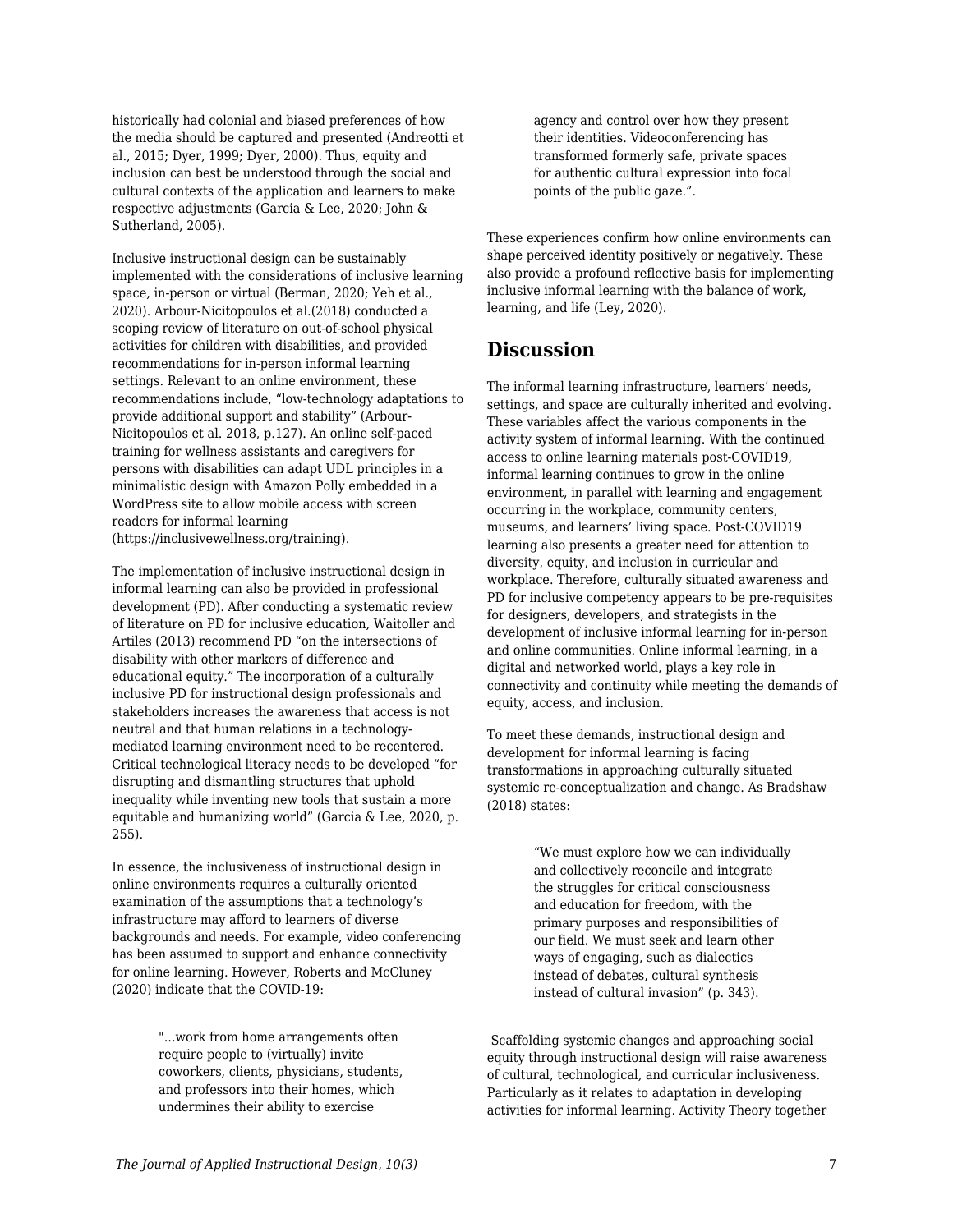with UDL, strength-based approaches, and decolonization, provide a synthesized theoretical framework for inclusive instructional design and development for informal learning with online environments. Culturally situated collaborative research can prepare and position instructional designers properly with a peer supportive foundation to understand, analyze, propose, and apply course- and curricula-related transformations.

### **References**

- Andreotti, V. de O., Stein, S., Ahenakew, C., & Hunt, D. (2015). Mapping interpretations of decolonization in the context of higher education. *Decolonization: Indigeneity, Education & Society*, *4*(1), 21-40. https://jps.library.utoronto.ca/index.php/des/article/vi ew/22168
- Arbour-Nicitopoulos, K. P., Grassmann, V., Orr, K., McPherson, A. C., Faulkner, G. E., & Wright, F. V. (2018). A Scoping Review of Inclusive Out-of-School Time Physical Activity Programs for Children and Youth With Physical Disabilities. *Adapted Physical Activity Quarterly*, *35*(1), 111–138. https://doi.org/10.1123/apaq.2017-0012
- Arora, V. M., Wray, C. M., O'Glasser, A. Y., Shapiro, M., & Jain, S. (2020). Using the curriculum vitae to promote gender equity during the COVID-19 pandemic. *Proceedings of the National Academy of Sciences*, *117*(39), 24032–24032. https://doi.org/10.1073/pnas.2012969117
- Banks, J. A. (2016). Approaches to multicultural curriculum reform. In J. A. Banks and C. A. M. Banks (Eds) *Multicultural education: Issues and perspectives* (*pp.151-170*. John Wiley & Sons. 225-246.
- Baumgartner, N. (2020, April 8). Build a Culture That Aligns with People's Values. *Harvard Business Review*. https://hbr.org/2020/04/build-a-culture-that-aligns-wit h-peoples-values

Baynes, R. (2016). Teachers' attitudes to including Indigenous knowledges in the Australian science curriculum. *The Australian Journal of Indigenous Education*, *45*(1), 80–90. doi:10.1017/jie.2015.29

Bazzul, J., & Carter, L. (2017). (Re)considering Foucault for science education research: Considerations of truth, power and governance. *Cultural Studies of Science Education*, *12*(2), 435–452. https://doi.org/10.1007/s11422-016-9800-2

Benson, A. (2018). A Typology for Conducting Research in

Culture, Learning and Technology. *TechTrends*, *62*(4), 329–335. https://doi.org/10.1007/s11528-018-0267-8

- Benson, A., Lawler, C., & Whitworth, A. (2008). Rules, roles and tools: Activity theory and the comparative study of e-learning. *British Journal of Educational Technology*, *39*(3), 456–467. https://doi.org/10.1111/j.1467-8535.2008.00838.x
- Berg, S. A., & Chyung, S. Y. (2008). Factors that influence informal learning in the workplace. *Journal of Workplace Learning*, *20*(4), 229–244. https://doi.org/10.1108/13665620810871097
- Berman, N. (2020). A critical examination of informal learning spaces. *Higher Education Research & Development*, *39*(1), 127–140. https://doi.org/10.1080/07294360.2019.1670147
- Borg, S. A. (2018). *Ubuntugogy as Contextualized Instructional Design for Adult Leadership Development within the Swaziland Leadership Academy* (Doctoral dissertation, Fuller Theological Seminary, School of Intercultural Studies).
- Bradshaw, A. C. (2018). Reconsidering the Instructional Design and Technology Timeline Through a Lens of Social Justice. *TechTrends*, *62*(4), 336–344. https://doi.org/10.1007/s11528-018-0269-6
- Branch, R. M., & Kopcha, T. J. (2014). Instructional Design Models. In J. M. Spector, M. D. Merrill, J. Elen, & M. J. Bishop (Eds.), *Handbook of Research on Educational Communications and Technology* (pp. 77–87). Springer. https://doi.org/10.1007/978-1-4614-3185-5\_7
- Bülbül, M. Ş. (2018). From Academician's Office to Physics Lab for Students with Special Needs: A Guide for Transformation. *Towards Inclusion of All Learners through Science Teacher Education*, 141–150. Brill Sense. https://doi.org/10.1163/9789004368422\_016
- Burgstahler, S. (2015a). *Universal Design in Higher Education: From Principles to Practice* (2nd ed.). Harvard Education Press.
- Burgstahler, S. (2015b). Opening Doors or Slamming Them Shut? Online Learning Practices and Students with Disabilities. *Social Inclusion*, *3*(6), 69–79. https://doi.org/10.17645/si.v3i6.420

Burgstahler, S. (2018). Inclusive Online Science Education: What Teachers Need to Know. *Towards Inclusion of All Learners through Science Teacher Education*, 115–123. https://doi.org/10.1163/9789004368422\_013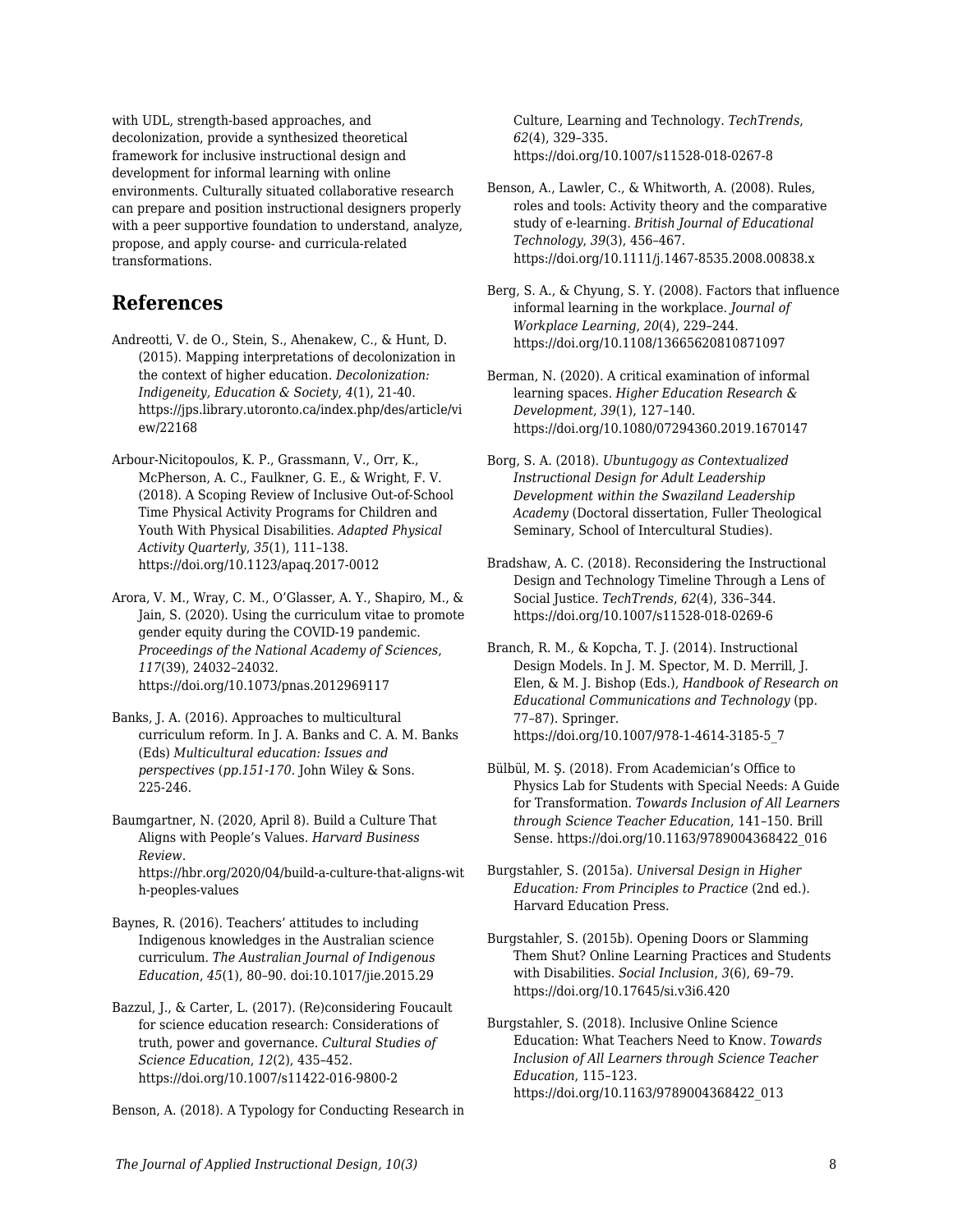Campbell, K., Schwier, R. A., & Kenny, R. F. (2009). The critical, relational practice of instructional design in higher education: An emerging model of change agency. *Educational Technology Research and Development*, *57*(5), 645–663. https://doi.org/10.1007/s11423-007-9061-6

Carliner, S. (2012). *Informal Learning Basics*. American Society for Training and Development.

Carliner, S. (2013). How Have Concepts of Informal Learning Developed Over Time? *Performance Improvement*, *52*(3), 5–11. https://doi.org/10.1002/pfi.21330

Chen, C.-H. (2007). Cultural diversity in instructional design for technology-based education. *British Journal of Educational Technology*, *38*(6), 1113–1116. https://doi.org/10.1111/j.1467-8535.2007.00738.x

Colleen, F. (2020). *Remotely hands-on: Teaching lab sciences and the fine arts during COVID-19*. https://www.insidehighered.com/news/2020/04/14/te aching-lab-sciences-and-fine-arts-during-covid-19

Daniel, G. (2013). *Designing for Gender Equality in the Developing Context: Developing a Gender-Integrated Design Process to Support Designers' Seeing, Process, and Space Making* [Thesis]. https://digital.lib.washington.edu:443/researchworks/ handle/1773/23792

Davis, E. B., Kee, J., & Newcomer, K. (2010). Strategic transformation process: Toward purpose, people, process and power. *Organization Management Journal*, *7*(1), 66–80. https://doi.org/10.1057/omj.2010.6

Dewsbury, B., & Brame, C. J. (2019). Inclusive Teaching. *CBE—Life Sciences Education*, *18*(2), fe2 1-5. https://doi.org/10.1187/cbe.19-01-0021

Dyer, Richard. (1999). Making 'white' people white. *The Social Shaping of Technology*, 134–140.

Dyer, Robert. (2000). The Matter of Whiteness. In *Theories of race and racism: A reader* (pp. 539–548). Routledge. https://doi.org/10.4324/9781003060802

Engeström, Y. (2001a). Making Expansive Decisions: An Activity-Theoretical Study of Practitioners Building Collaborative Medical Care for Children. In C. M. Allwood & M. Selart (Eds.), *Decision Making: Social and Creative Dimensions* (pp. 281–301). Springer Netherlands. https://doi.org/10.1007/978-94-015-9827-9\_14

Engeström, Y. (2001b). Expansive Learning at Work: Toward an activity theoretical reconceptualization. *Journal of Education and Work*, *14*(1), 133–156. https://doi.org/10.1080/13639080020028747

Eraut, M. (2004). Informal learning in the workplace. *Studies in Continuing Education*, *26*(2), 247–273. https://doi.org/10.1080/158037042000225245

Estes, M. D., Beverly, C. L., & Castillo, M. (2020). Designing for Accessibility: The Intersection of Instructional Design and Disability. In M. J. Bishop, E. Boling, J. Elen, & V. Svihla (Eds.), *Handbook of Research in Educational Communications and Technology: Learning Design* (pp. 205–227). Springer International Publishing. https://doi.org/10.1007/978-3-030-36119-8\_8

Garcia, A., & Lee, C. H. (2020). Equity-Centered Approaches to Educational Technology. In M. J. Bishop, E. Boling, J. Elen, & V. Svihla (Eds.), *Handbook of Research in Educational Communications and Technology: Learning Design* (pp. 247–261). Springer International Publishing. https://doi.org/10.1007/978-3-030-36119-8\_10

Gardner, M. K., & Toope, D. F. (2011). A Social Justice Perspective on Strengths-Based Approaches: Exploring Educators' Perspectives and Practices. *Canadian Journal of Education*, *34*(3), 86–102.

Germai̇n-Rutherford, A., & Kerr, B. (2008). An Inclusive Approach To Online Learning Environments: Models And Resources. *Turkish Online Journal of Distance Education*, *9*(2), 64–85.

Gray, J. I., & Kabadaki, K. (2005). A Strengths Perspective for Assessing Older Adults: Curriculum Enrichment in a Human Behavior Course. *Journal of Baccalaureate Social Work*, *11*(sp1), 55–66. https://doi.org/10.18084/1084-7219.11.sp1.55

Green, S. (2020, August 27). *9 Essential Apps to Help You Survive Your Online Classes – Colorado State University Online*. https://blog.online.colostate.edu/blog/education/9-ess ential-apps-to-help-you-survive-your-online-classes/

Greenfield, P. M. (2009). Technology and Informal Education: What Is Taught, What Is Learned. *Science, 323*(5910), 69–71. https://doi.org/10.1126/science.1167190

Greenhow, C., & Robelia, B. (2009). Informal learning and identity formation in online social networks. *Learning, media and technology, 34*(2), 119-140. https://doi.org/10.1080/17439880902923580

Greta, A. (2020). Remote learning shift leaves students with disabilities behind.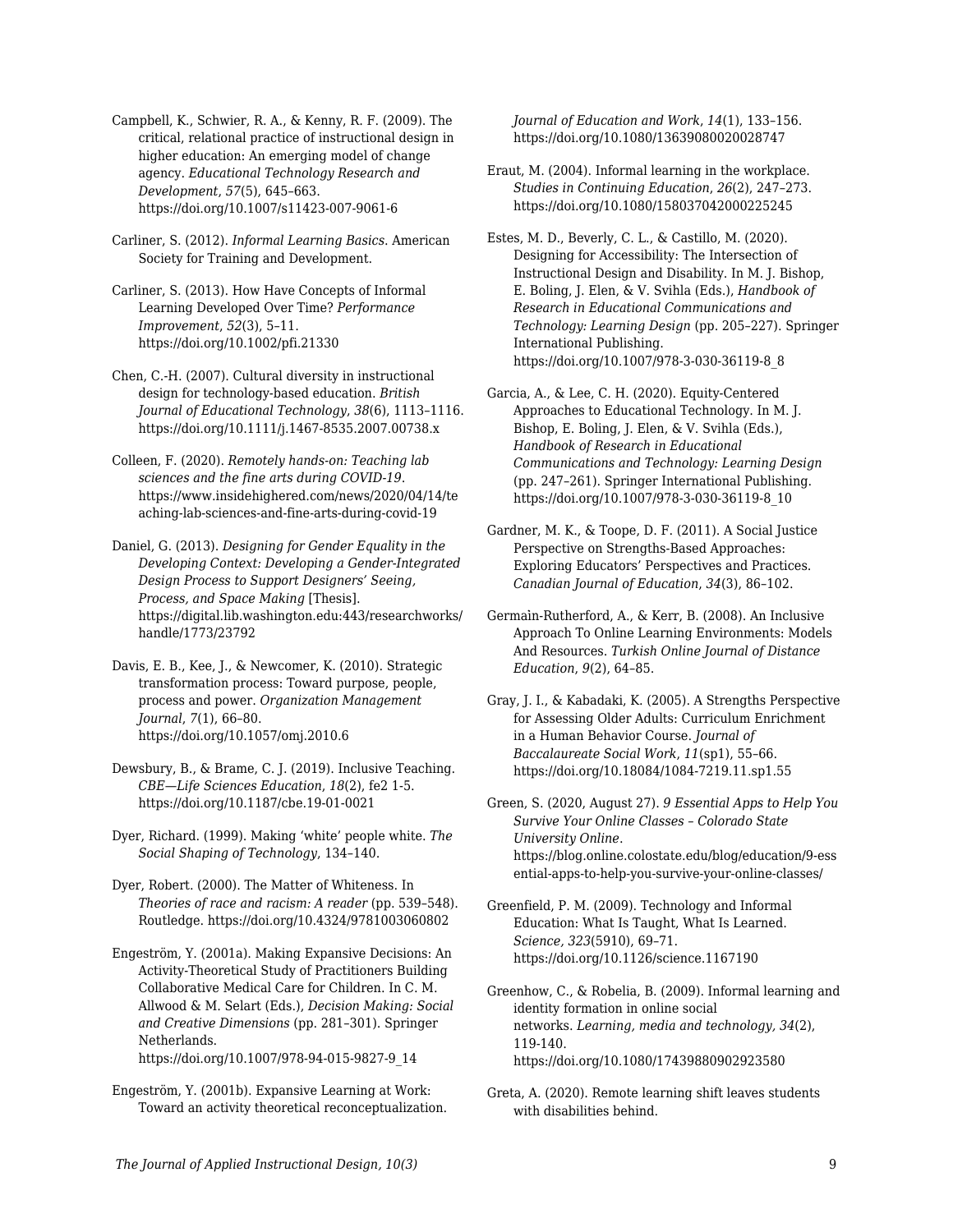https://www.insidehighered.com/news/2020/04/06/re mote-learning-shift-leaves-students-disabilitiesbehind

Henderson, L. (1996). Instructional Design of Interactive Multimedia: A Cultural Critique. *Educational Technology Research and Development, 44*(4), 85–104. https://doi.org/10.1007/BF02299823

Higbee, J. L., Schultz, J. L., & Goff, E. (2010). Pedagogy of inclusion: Integrated multicultural instructional design. *Journal of College Reading and Learning, 41*(1), 49–66. https://doi.org/10.1080/10790195.2010.10850335

Hodges, C., Moore, S., Lockee, B., Trust, T., & Bond, A. (2020). The Difference Between Emergency Remote Teaching and Online Learning. *EDUCAUSE Review.* https://er.educause.edu/articles/2020/3/the-difference -between-emergency-remote-teaching-and-onlinelearning

Jin, B., Kim, J., & Baumgartner, L. M. (2019). Informal Learning of Older Adults in Using Mobile Devices: A Review of the Literature. *Adult Education Quarterly*, *69*(2), 120–141. https://doi.org/10.1177/0741713619834726

John, P., & Sutherland, R. (2005). Affordance, opportunity and the pedagogical implications of ICT. *Educational Review*, *57*(4), 405–413. https://doi.org/10.1080/00131910500278256

Kahn, S. (2018). From Access to Assets: Strength-Based Visions for Inclusive Science Education. *Towards Inclusion of All Learners through Science Teacher Education*, (pp. 105–114). Brill Sense. https://doi.org/10.1163/9789004368422\_012

Kovach, M., Bjornson, D. L., & Montgomery, H. (2008). Distance Education for Social Justice in the Wireless Era: Enabling Indigenous Students' Access to Postsecondary Education through Distance Learning. In *Access to Learning for Development session at The Fifth-Pan Commonwealth Forum on Open Learning, London, United Kingdom*.

Lai, J., & Widmar, N. O. (2021). Revisiting the Digital Divide in the COVID-19 Era. *Applied Economic Perspectives and Policy*, *43*(1), 458–464. https://doi.org/10.1002/aepp.13104

Lai, K.-W., Khaddage, F., & Knezek, G. (2013). Blending student technology experiences in formal and informal learning. *Journal of Computer Assisted Learning*, *29*(5), 414–425. https://doi.org/10.1111/jcal.12030

Larson, M. B., & Lockee, B. B. (2019). *Streamlined ID: A*

*Practical Guide to Instructional Design*. Routledge. https://doi.org/10.4324/9781351258722

Ley, T. (2020). Knowledge structures for integrating working and learning: A reflection on a decade of learning technology research for workplace learning. *British Journal of Educational Technology*, *51*(2), 331–346. https://doi.org/10.1111/bjet.12835

Liu, J. C. (2018). Design of Innovative Learning Environment: An Activity System Perspective. In M. J. Spector, B. B. Lockee, & M. D. Childress (Eds.), *Learning, Design, and Technology* (pp. 1–25). Springer International Publishing. https://doi.org/10.1007/978-3-319-17727-4\_85-1

Liu, J. C., & Johnson, E. (2020). Instructional Development of Media-Based Science OER. *TechTrends: Linking Research and Practice to Improve Learning*, *64*(3), 439–450. https://doi.org/10.1007/s11528-020-00481-9

Lowenthal, P. R., Humphrey, M., Conley, Q., Dunlap, J. C., Greear, K., Lowenthal, A., & Giacumo, L. A. (2020). Creating accessible and inclusive online learning: Moving beyond compliance and broadening the discussion. *Quarterly Review of Distance Education*, *21*(2), 1–21.

McLoughlin, C. (1999). Culturally responsive technology use: developing an on‐line community of learners. *British Journal of Educational Technology*, *30*(3), 231-243.

https://doi.org/10.1111/1467-8535.00112

Merrill, M. D. (2012). *First Principles of Instruction*. John Wiley & Sons.

Metaxa-Kakavouli, D., Wang, K., Landay, J. A., & Hancock, J. (2018). Gender-Inclusive Design: Sense of Belonging and Bias in Web Interfaces. *Proceedings of the 2018 CHI Conference on Human Factors in Computing Systems*, 1–6. https://doi.org/10.1145/3173574.3174188

Morong, G., & DesBiens, D. (2016). Culturally responsive online design: Learning at intercultural intersections. *Intercultural Education*, *27*(5), 474-492. https://doi.org/10.1080/14675986.2016.1240901

Moore, C. (2020). Now Is the Time to Embrace Mobile Learning. *EDUCAUSE Review*. https://er.educause.edu/blogs/2020/6/now-is-the-timeto-embrace-mobile-learning

Parrish, P., & Linder-VanBerschot, J. (2010). Cultural dimensions of learning: Addressing the challenges of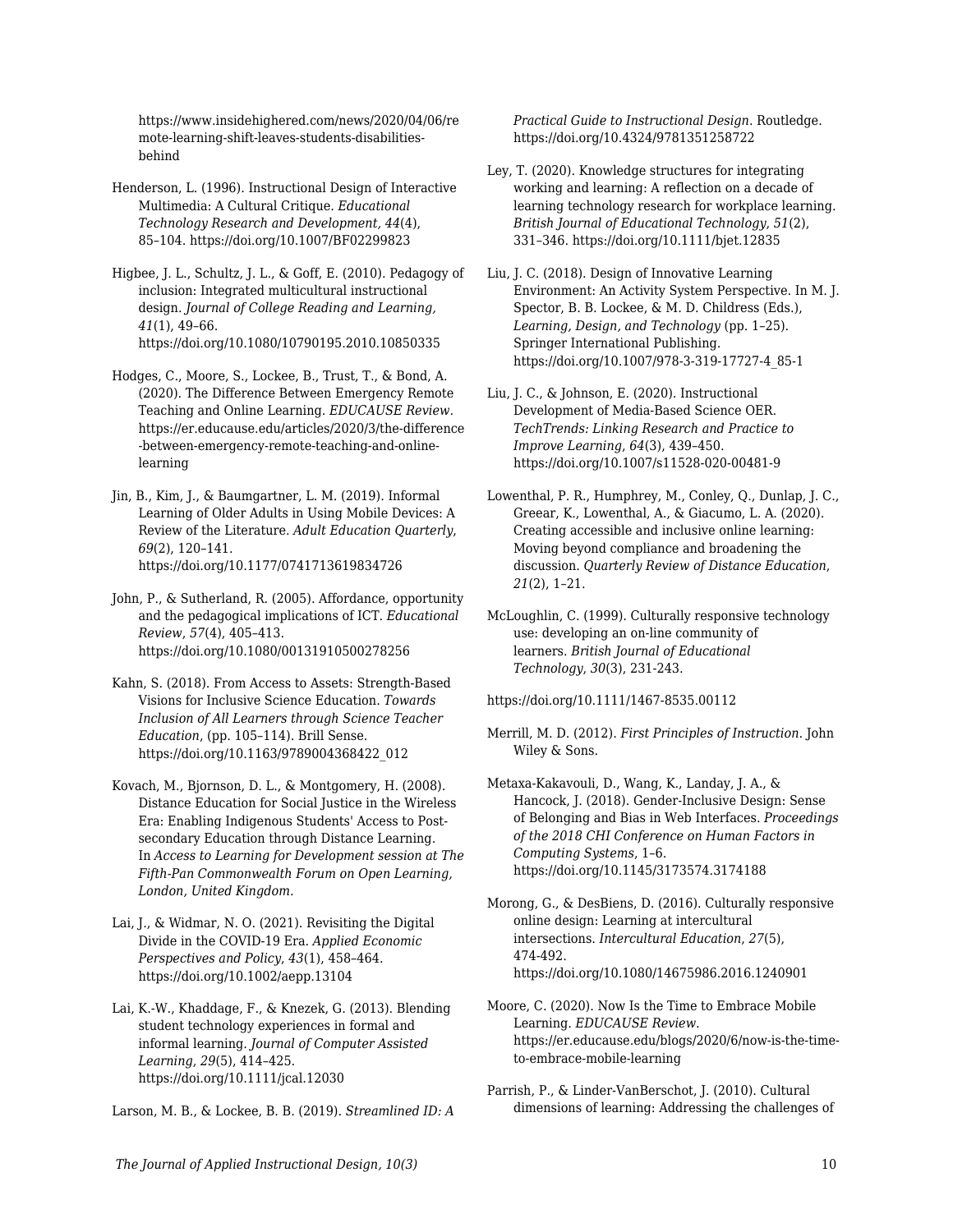multicultural instruction. *The International Review of Research in Open and Distributed Learning*, *11*(2), 1–19. https://doi.org/10.19173/irrodl.v11i2.809

Raisinghani, L. (2019). (Trans-multi) culturally responsive education. *EdCan Network*.

Ray, S. (2020). *Virtual Laboratories: Convergence of Learning and Career Practice | Inside Higher Ed*. https://www.insidehighered.com/digital-learning/blog s/online-trending-now/virtual-laboratoriesconvergence-learning-and-career

Reddick, C. G., Enriquez, R., Harris, R. J., & Sharma, B. (2020). Determinants of broadband access and affordability: An analysis of a community survey on the digital divide. *Cities (London, England)*, *106*, 102904. https://doi.org/10.1016/j.cities.2020.102904

Robert, Y. (2021, March 23). AAPI Voices Are Taking to Social Media To Spread Awareness To #StopAAPIHate. *Forbes*. https://www.forbes.com/sites/yolarobert1/2021/03/23 /aapi-voices-are-taking-to-social-media-to-spreadawareness-to-stopaapihate/

Roberts, L. M., & McCluney, C. L. (2020, June 17). Working from Home While Black. *Harvard Business Review*. https://hbr.org/2020/06/working-from-home-while-bla ck

Rooij, S. W. van. (2012). Training older workers: Lessons learned, unlearned, and relearned from the field of instructional design. *Human Resource Management*, *51*(2), 281–298. https://doi.org/10.1002/hrm.21466

Scheiner-Fisher, C., & III, W. B. R. (2012). Using Historical Films to Promote Gender Equity in the History Curriculum. *The Social Studies*, *103*(6), 221–225. https://doi.org/10.1080/00377996.2011.616239

Smith, D. R., & Ayers, D. F. (2006). Culturally responsive pedagogy and online learning: Implications for the globalized community college. *Community College Journal of Research and Practice*, *30*(5-6), 401-415. [https://edtechbooks.org/-WkaU](https://doi.org/10.1080/10668920500442125)

Staikidis, K., & Morris, C. B. (2019). Indigenous Art Curriculum: Da-de-yo-hv-s-gv (Cherokee Word for Teaching). In *The International Encyclopedia of Art and Design Education* (pp. 1–18). American Cancer Society. https://doi.org/10.1002/9781118978061.ead081

Staron, M. (2011). Life-based learning model–a model for strength-based approaches to capability development and implications for personal development

planning. *Mindful Creations, February*, 1-14.

Straub, E. T. (2009). Understanding Technology Adoption: Theory and Future Directions for Informal Learning. *Review of Educational Research*, *79*(2), 625–649. https://doi.org/10.3102/0034654308325896

Subramony, D. P. (2017). Revisiting instructional technologists' inattention to issues of cultural diversity among stakeholders. In *Culture, learning, and technology,* (1st ed., pp. 28–43). Routledge. https://doi.org/10.4324/9781315681689

Tewathia, N., Kamath, A., & Ilavarasan, P. V. (2020). Social inequalities, fundamental inequities, and recurring of the digital divide: Insights from India. *Technology in Society*, *61*, 101251, 1-11. https://doi.org/10.1016/j.techsoc.2020.101251

Twyman-Ghoshal, A., & Lacorazza, D. C. (2021, March 31). Strategies for Antiracist and Decolonized Teaching | Faculty Focus. *Faculty Focus | Higher Ed Teaching & Learning*. https://www.facultyfocus.com/articles/equality-inclusi on-and-diversity/strategies-for-antiracist-anddecolonized-teaching/

Vutukuru, M. (2020, August 4). *Faulty Assumptions About Lab Teaching During COVID*. https://www.insidehighered.com/advice/2020/08/05/e ngineering-instructor-disagrees-notion-lab-coursescant-be-taught-effectively

Waitoller, F. R., & Artiles, A. J. (2013). A Decade of Professional Development Research for Inclusive Education: A Critical Review and Notes for a Research Program. *Review of Educational Research*, *83*(3), 319–356. https://doi.org/10.3102/0034654313483905

Wang, C. (2021, March 5). Asian Americans have often needed to "prove" racism. Then social media video came along. *NBC News*. https://www.nbcnews.com/news/asian-america/asianamericans-have-often-needed-prove-racism-thensocial-media-n1258896

Watts, G. (2020). COVID-19 and the digital divide in the UK. *The Lancet Digital Health*, *2*(8), e395–e396. https://doi.org/10.1016/S2589-7500(20)30169-2

Yeboah, R. M. (2018). From the Civil Rights Movement to Black Lives Matter: The African Union and the African-Americans in the United States. *Journal of Pan African Studies*, *12*(1), 166–189.

Yeh, C., Trisha Sugita, & Tan, P. (2020). Reimagining Inclusive Spaces for Mathematics Learning. *Mathematics Teacher: Learning and Teaching PK-12*,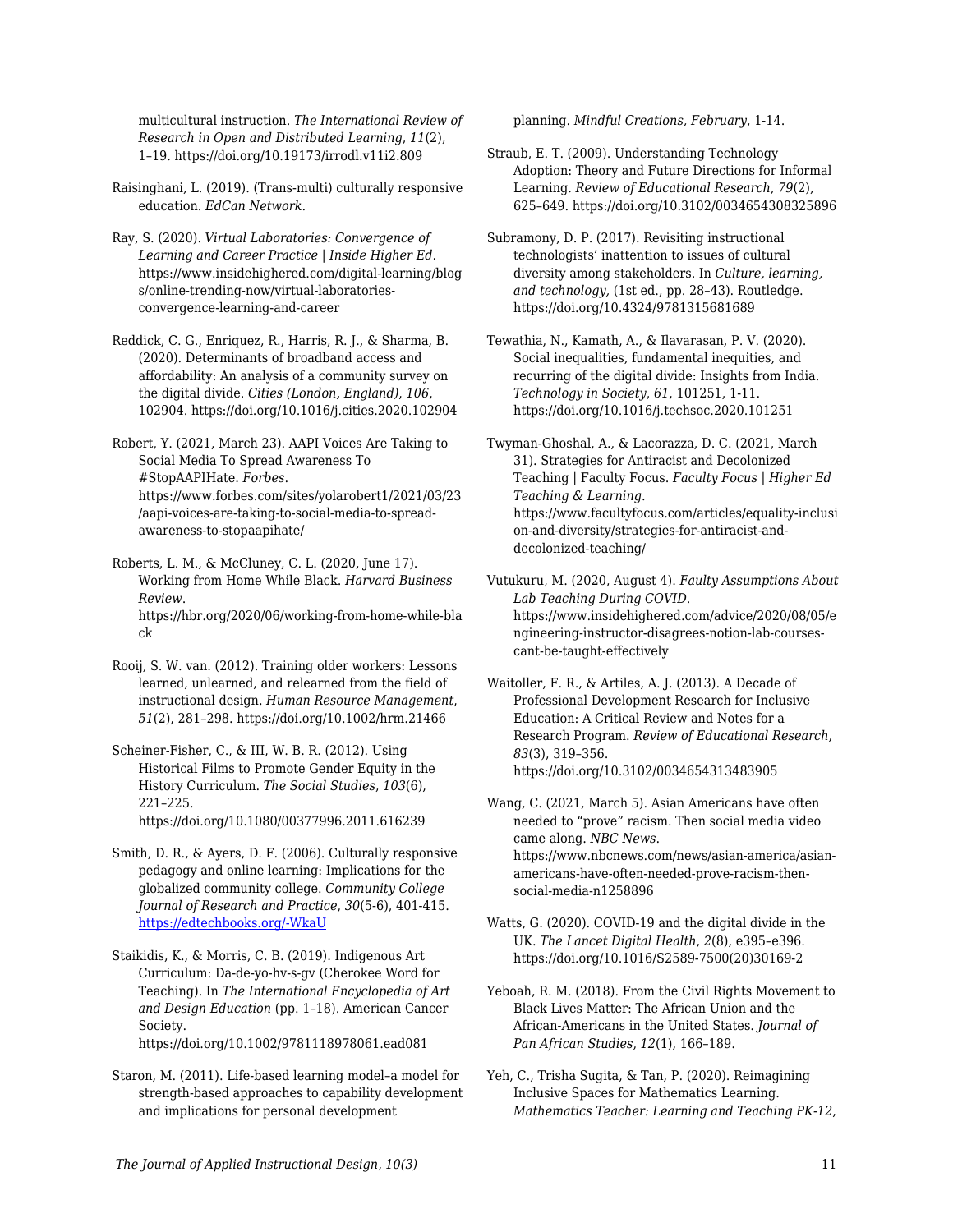*113*(9), 708–714. https://doi.org/10.5951/MTLT.2019.0101